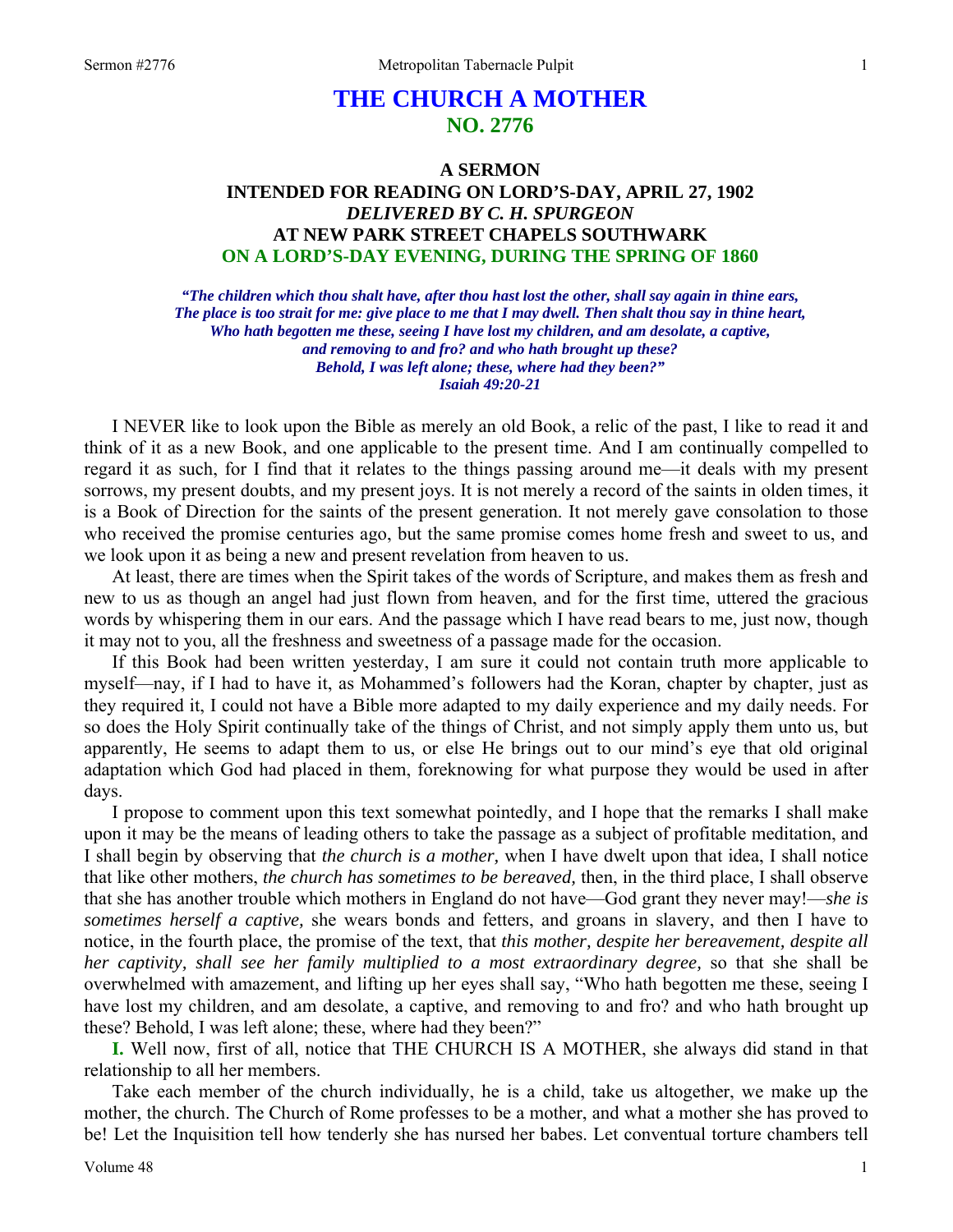how her little infants have been cared for. Let the stakes that once stood on Smithfield, let the gibbets and the fires all stand up, and tell the story of that tender and pitiful mother! Ah! but the church of Christ is a true mother. Even when she is not continually using the name, yet is she a tender and affectionate nursing mother to all her offspring. I shall begin here very briefly to speak about this mother.

The church is a mother *because it is her privilege to bring forth into the world the spiritual children of the Lord Jesus Christ*. The church is left in the world still that she may bring out the rest of God's elect that are still hidden in the caverns and strongholds of sin. If God had willed it, He might have brought out all His children by the mere effort of His own power, without the use of any instrumentality. He might have sent His grace into each individual heart in some such miraculous manner as He did into the heart of Saul, when He was going toward Damascus, but He has not chosen to do so.

He, who has taken the church to be His spouse and His bride, has chosen to bring men to Himself by means, and thus it is, through God's using the church, her ministers, her children, her works, her sufferings, her prayers—through making these the means of the increase of His spiritual kingdom, she proves her right to take to herself the title of mother.

But when these little ones are born, the church's business is next, *to feed them*. It is not enough that she has brought them to Christ, it is not sufficient that through her agency they have been quickened, and begotten again unto a lively hope by the resurrection of Jesus Christ from the dead, it is her work to feed them. She gives to them the unadulterated milk of the Word.

Through her ministers, through her servants, through the different agencies which she employs, she endeavors to satisfy their longing souls with the bread of life. She gives them food convenient for them, she feeds them by her doctrine, by her ordinances, she bids them come and eat and drink at her table, and it is her earnest desire and effort to supply all their spiritual wants by feeding their understandings, their affections, their hearts, every part and power of the mind and soul, the church labors to feed.

Nor is she content with feeding, it is her endeavor *to train up her children*. There are some professed churches of Christ that seem to do nothing whatever in the way of training up the young in their midst. These churches, if there are any sinners converted, scarcely ever hear of it. If children are born, there is no rejoicing over them, their names are not written in the family register—the church book. They are not asked to come forward, and be recognized as children of God by being baptized, they are permitted to come up, perhaps, to the church's house, but if they should offer to join her number by profession of their faith, they would be at once told that they were not yet fit to be numbered with her right royal children.

But the true nursing churches do not act thus. They look out for every babe in Christ that they can find, and then they seek to instruct these babes, and when they are instructed, the church receives them into her arms, and she takes them to be hers, to be trained up for future deeds of usefulness.

She trains up some of her sons to be captains in the Lord's host. She puts the sword of the Spirit into their hands, and bids them use it in fighting their Master's battles. She trains up others of her sons and daughters to teach still younger ones, and these she puts into her schools. She trains up all her children, some by one means and some by another. She says to some, "Go abroad, my children, and labor for your Lord in His far off fields, and extend His kingdom wherever you can." Thus does the church well deserve the name of mother, when she brings up, and fosters, and nurtures the children of God.

Nor is this all the church can do. *She will be always ready to nurse her children when they become sick,* for alas, in the church's family, there are always some sickly ones, not only sick in body, but sick in spirit. And never does the church appear so truly a mother as she does to these. Over these she will be, if she is what she should be, peculiarly watchful and jealous. Though the strong shall have her attention, yet the weak shall have double. Though those who are standing up shall be helped, yet those who are cast down shall he helped still more.

If there is a weak lamb, if there be a wandering sheep within the church, she opens wide her eyes, and it will be her endeavor to watch most over these. She knows her duty is like her Lord's, to bind up the broken in heart, and comfort those who mourn, so she continually bids her ministers bring forth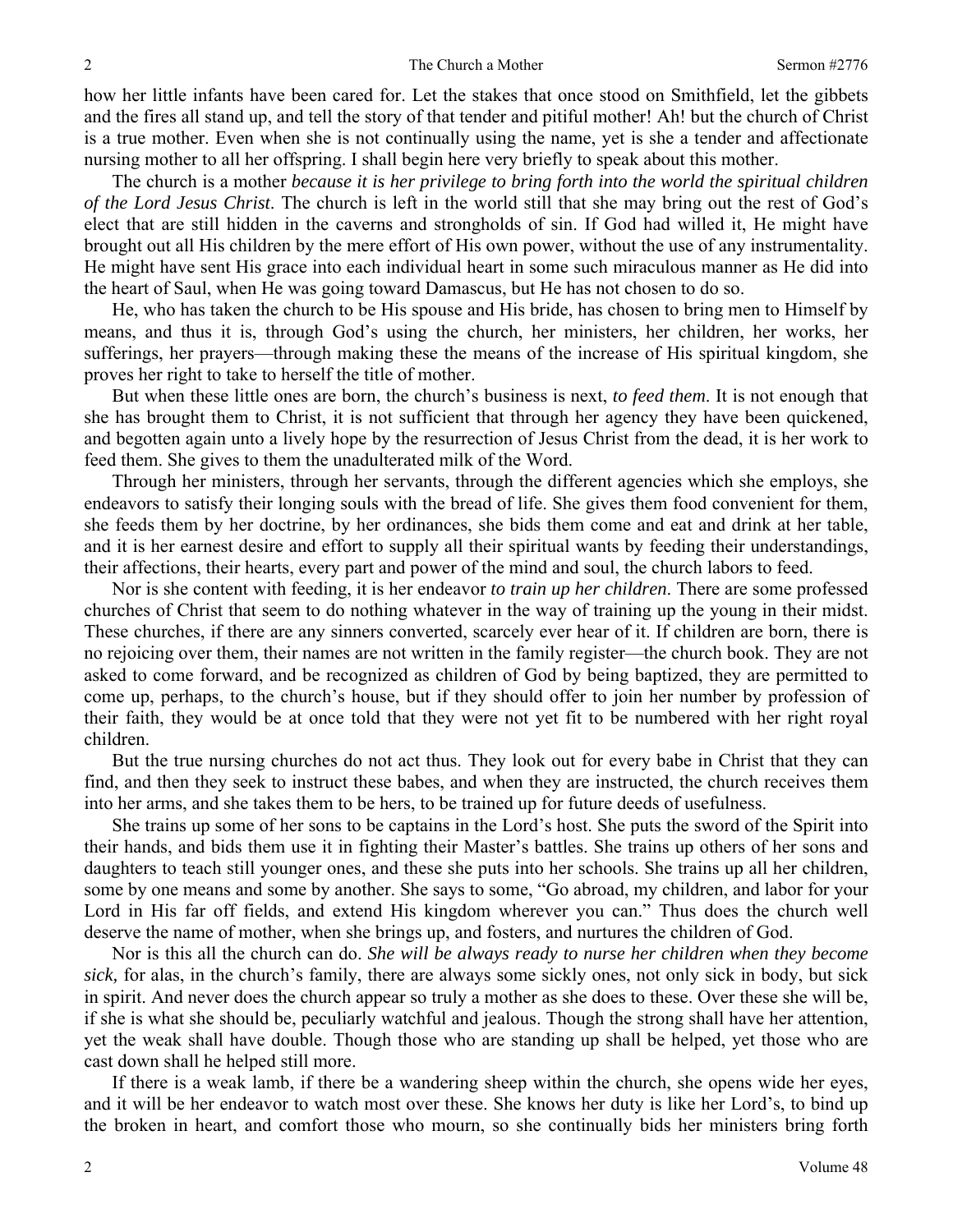#### Sermon #2776 3

sweet things out of the storehouse. She says to her servitors, "Set on the great pot, and put in the precious doctrines of the Gospel, and let all these be set a-simmering, that there may be food for all my children." "And," she says, "take care that you bring forth the wines on the lees well refined, the fat things full of marrow, for I have some weaklings in my family who will not be strong to labor unless they have the rich cordials of the Gospel continually given to them."

Ah! and when the church is in proper order, how she will nurse the weak! Do you remember what she did in Paul's days?—for what Paul did the church did. He says, "We were gentle among you, even as a nurse cherishes her children." So will the church do, through her ministers, her officers, and indeed, through all her members if they act up to their duty. She will be watching for the souls of men, especially for those souls that are the saddest, and the most cast down, and the most subject to temptation and to trial, she will watch over them and nurse them.

And she will never be happy, let me add, until she brings all her children up to her Husband's house in heaven. She is expecting Him to come by and by, and when He comes, it will be her joy to meet her Husband leading her daughters with her. And she will say, "Come forth, ye daughters of Jerusalem, and see Him who is greater than king Solomon crowned with the crown wherewith his mother crowned him on the day of his espousals."

And at last, when she and her Husband shall be safe in the glory kingdom in heaven, then will she say, "Here am I, and the children which Thou hast given me, and have nursed for Thee; but by Thy help have they been kept, by Thy grace have they been preserved, and it has been my loving duty, as their tender mother, to nurse, and cherish, and nurture them, and bring them up, for Thee."

Every time I give the right hand of fellowship to a new member, especially to those just brought in from the world, I think I hear Christ's voice speaking to me, and saying, "Take these children, and nurse them for Me, and I will give you your wages." I say this is said to me, but I mean it is said to the entire church—I merely speak, of course, as the representative of the body.

We have, whenever members are given to us, a great charge under God, to nurse them for Him, and instrumentally, to advance them in the road to heaven. But in all this, the church is a poor mother, if her God is not with her. She can do nothing in bringing forth, nothing in nurturing, nothing in training, nothing in preserving and nothing, at last, in bringing her children home, unless the Holy Spirit dwells in her, and sends her strength to accomplish all.

When we speak of persons joining the church, we mean that they are added to the company of God's people. We believe that the church does not consist alone of the preachers, and deacons, and elders, but that the church is a company of faithful men and women, banded together according to God's holy rule and ordinance for the propagation of the truth as it is in Jesus, and Betsy the servant maid is as much in the church as any Very Reverend Doctor or Dean is. The church, then—by which I mean the great company and body of the faithful—that church is a nursing mother.

**II.** The second remark which I proposed to make upon our text is that THE CHURCH IS SOMETIMES BEREAVED.

Ah! There must be coffins in every house, there must be shrouds in every family, and so is it in the church.

The church has to lose some of her children. "After thou hast lost the other," I read here. Some of her nominal children she loses *by spiritual death,* but the reason of this is because they are not really her children at all. They are those who crept in, and pretended to be hers, and they looked so much like hers that she could hardly tell them. For a little while, she nursed them, but afterwards, they turned out to be the offspring of Satan, and then they went away from her. But even when they go away, she is such a loving mother that, though she feared they were not her children, yet she did not like to lose them. I heard some of her children singing, the other night, after one of these false brethren had been found out—

> *"When any turn from Zion's way, Alas! what numbers do,*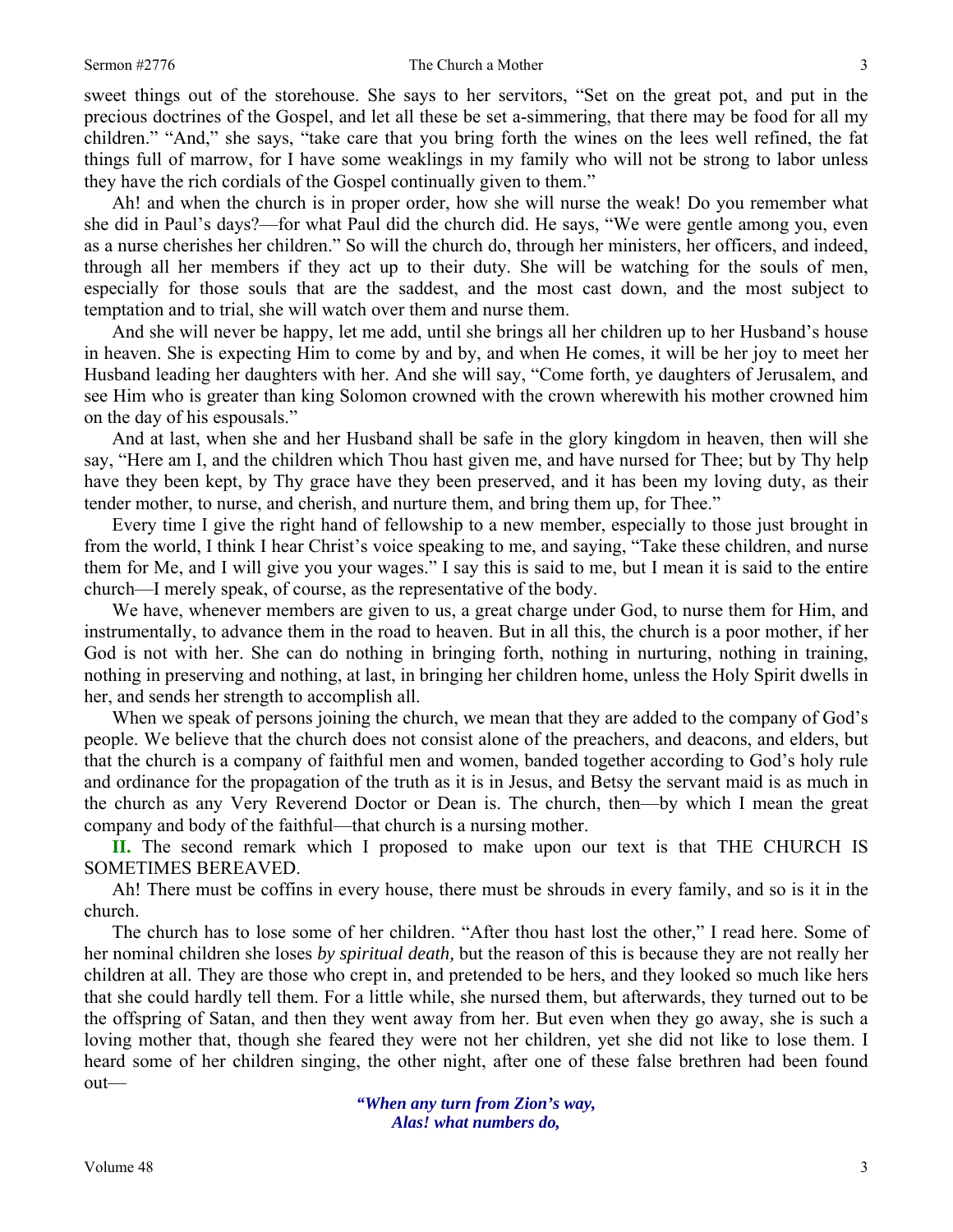### *Methinks I hear my Savior say, 'Will thou forsake Me too?'"*

The church does not like to lose even those who are not her children.

Then, next, she loses many of her children—I mean, they go away from her—*by death temporal*. Many of the church's children are taken up above, and somehow, though she is glad to know they are in their Father's bosom, yet she does not like to miss them. The church regrets to see the vacant seat of her dead, and especially if it has been one of her children who has been very dutiful, and has striven to serve her much. She will weep full sore for such. When she lost her son Stephen, do you recollect that a whole company of her children followed him to the grave, for it is said devout men carried him to his burial, and made great lamentation over him.

Though the church does not sorrow as one that has no hope, though she is glad to know that her children are well provided for, and taken up to dwell in their Father's house, yet it is no small suffering to see her ministers taken away, and her church officers and members removed one by one, even while in their various spheres of usefulness, and while faithfully serving their Lord and Master.

Then again, the church loses her children, sometimes *by a trying providence*. Many churches, as well as ourselves, are in that position, we have lost our children, we have lost many simply from the fact of their having to remove to a distance, in this way, our congregations are necessarily scattered. Some of those who used to sit under our ministry Sabbath by Sabbath, who came up with our great company, and kept holy day, cannot now be seen in our midst. And I, if you do not, feel this as bereavement, I cannot bear to miss the face of a single one from the members of the church.

There is a sort of sacred bond of union that binds all together, and I do not like any one to go away, except it is, now and then, when some grow dissatisfied, and then I feel it is better for them to go somewhere else—it is certainly not worse for their minister. But those who have been loving, tender children have had to leave the church—those who have striven for her good. It is a sad thing to see them separated from us, and that has happened to this church over and over again.

As often as the minister has been removed from her midst, some of her children have been lost. The church book is a very checkered book to look at. As I look back upon the record of the past, I see the membership increase rapidly. A certain minister dies, and then the church is diminished and brought low. Again another comes, and a fresh company is gathered together, and as soon as he removes, away they go, and thus the church suffers bereavement, her children are removed—not into the world, let us hope.

But alas! this does happen, even with God's own children, after losing their early love in some one church, they go on wandering hither and thither, scarcely caring to unite themselves in church fellowship again, living unhappily, bereaved and alone, desolate and without companions.

I think I have said enough upon this point. The church, like every other mother, has sometimes to lose her children, and suffer bereavement.

**III.** Now I come to the third head, which is this—THE CHURCH HAS SOMETIMES TO BE CARRIED AWAY CAPTIVE.

How often has this happened to the church of God in the olden times! The church has been carried into foreign countries, taken from her much loved house at Jerusalem, and compelled to sit down by the waters of Babylon, and weep whilst she remembered her ancient habitation, her children have hung their harps upon the willows, and when their enemies came, and required of them a song, they have said, "How can we sing the LORD's song in a strange land?"

She has been a captive indeed, in more modern times, since the days of Christ, the church has been a captive in another sense, namely, that sometimes she has been cruelly persecuted. Kings have sent forth their bloody edicts against her, and then the tender nursing mother, the church, has been obliged to house her children in the dens and caves of the earth, they have worshipped in catacombs, by the light of candles, or perhaps with no light whatever, her dearest sons have been compelled to administer the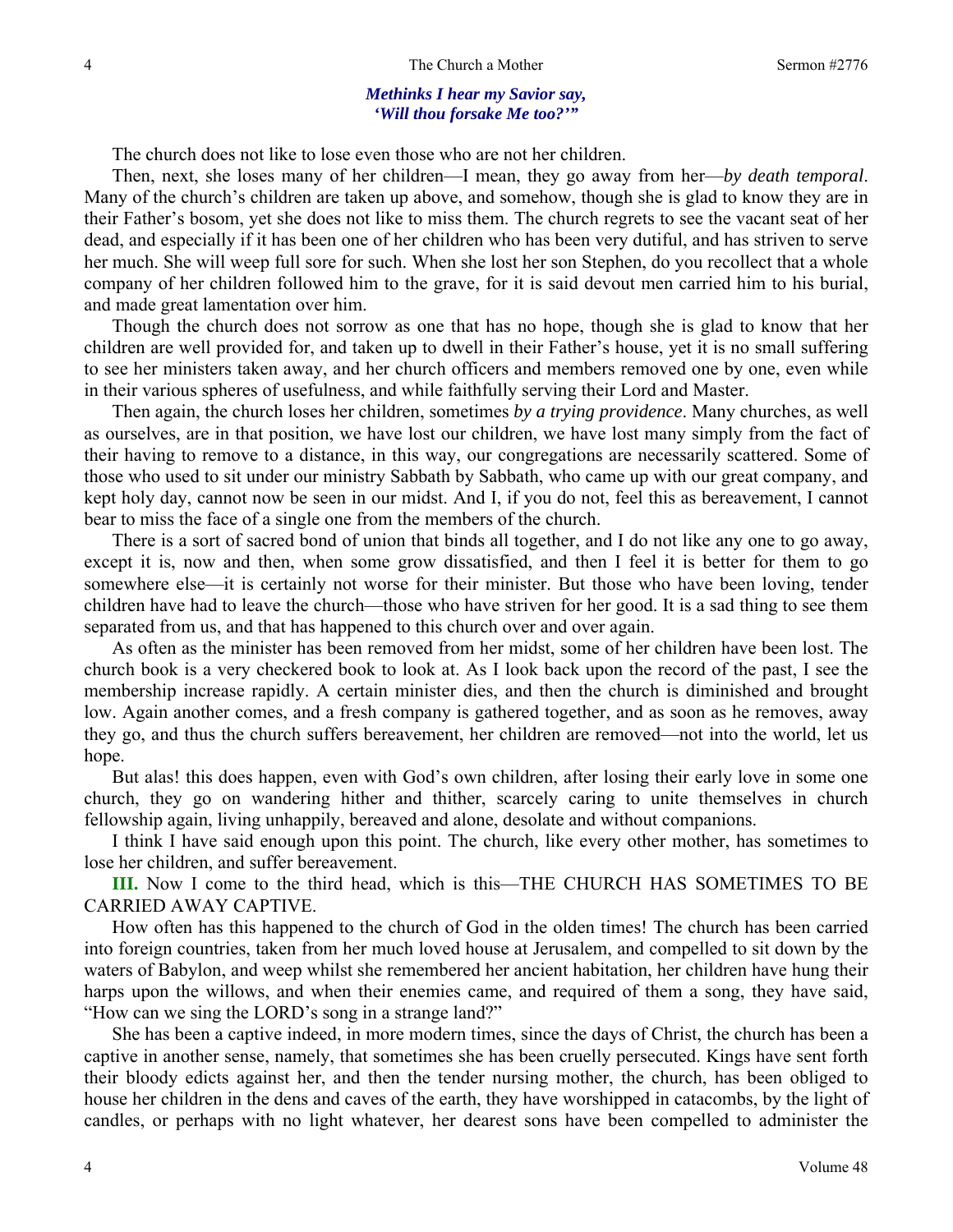ordinance of Christ in the vaults amongst the dead. When the living was too unkind, then has death found them a shelter, the earth has helped the woman, and in the catacombs have her children been brought forth.

Often too, has the church been compelled to seek a refuge in foreign countries. You know how she went far into Africa, and how, again, she sought a lodging place in the fastnesses of the Alps—there, amidst the snowclad mountains, she found some little shelter from the blood thirsty hounds of hell. And in still more modern times, the church in this land has had to fly across the waters, and there, in America, the Pilgrim Fathers have become the founders of mightier churches than those they had left behind.

Those were the times of the church's captivity. We cannot tell in this age what griefs they were that did wring the hearts of the first passengers in "The Mayflower." When they left England, and went to America, they went forth, not knowing whither they went. They could not meet together for worship, it was death if they ventured to preach the Gospel, but they went where they could, among the red men, to be free to worship their God. Ah, those were days of removing to and fro! Then the church wept, and said, "I am desolate, I am a captive, I am driven far away from my former habitation."

The same thing has sometimes happened to the church also, not in days of persecution, but in days when deadly sickness has seized upon her limbs, when on a sudden, her energies have been dampened, her power lessened, and she has no more brought forth children, or even nursed them tenderly.

Days of slumber and heaviness have come over the church, yes, and days of heresy too, when her ministers were no more shining lights, but like the flax when the light is gone out, they were an offensive stench, when her fountains have no more gushed forth with living waters, but a black, turbid, and putrefying stream, when instead of the bread of heaven, her children have had to eat husks, when instead of the pure Word of God, it was anything but the truth—the lies of Satan and the inventions of hell.

**IV.** I will say no more of the church's captivity, but will just observe in the last place, that when the church has lost her children, and when she herself has been made captive, and removed to and fro, she has said, "Ah, me! Ah, me! My God hath forgotten me, the Lord hath forsaken me, I have become a widow, I will sit in the dust, I will sorrow even to the end, I will groan even in the bitterness of my spirit, like Rachel, I will weep for my children, and I will not be satisfied or comforted, because they are not." But here comes this last point, even then, THE CHURCH HAS HAD A MARVELOUS INCREASE AFTER ALL HER CAPTIVITIES, and all her bereavements have always worked for her good.

Never has the church lost her children without obtaining many more. You remember when the Jewish nation seemed to be once for all cut off from the church, when the apostle said, "Seeing ye judge yourselves unworthy of everlasting life, lo, we turn to the Gentiles." The church might have sorrowed, and said, "I have lost the Jews," but she found the Gentiles. Where she lost one, she found thousands, the day of her sorrow was the day of her increase.

And do you know, whenever the church has lost a martyr, she has always, soon afterwards, found her numbers increased? Gathering round the stake, idle bystanders have marked the patience of the man of God, they have seen him when his hoary beard was being singed by the flames, they have watched him as his very bones cracked in the fire, they have seen him lift to heaven his burning hands, and clapping them cry, "God is with me in the fire!"

Struck with amazement, they have asked, "What is this that makes the man rejoice in a death so terrible?" And they have gone home, and they have retired to pray, and the next day has found them knocking at the door of the church, entreating to be admitted into the sacred number of her children. The days of her bereavement have been the days of the increase of her family, and when the church has been scattered and driven to and fro, it has always been for her good—it has been like the scattering of seed.

There was once a time when there was a granary full of heavenly seed. Satan knew this was destined to cover the whole earth with a glorious harvest. He was exceedingly angry concerning it, and he said,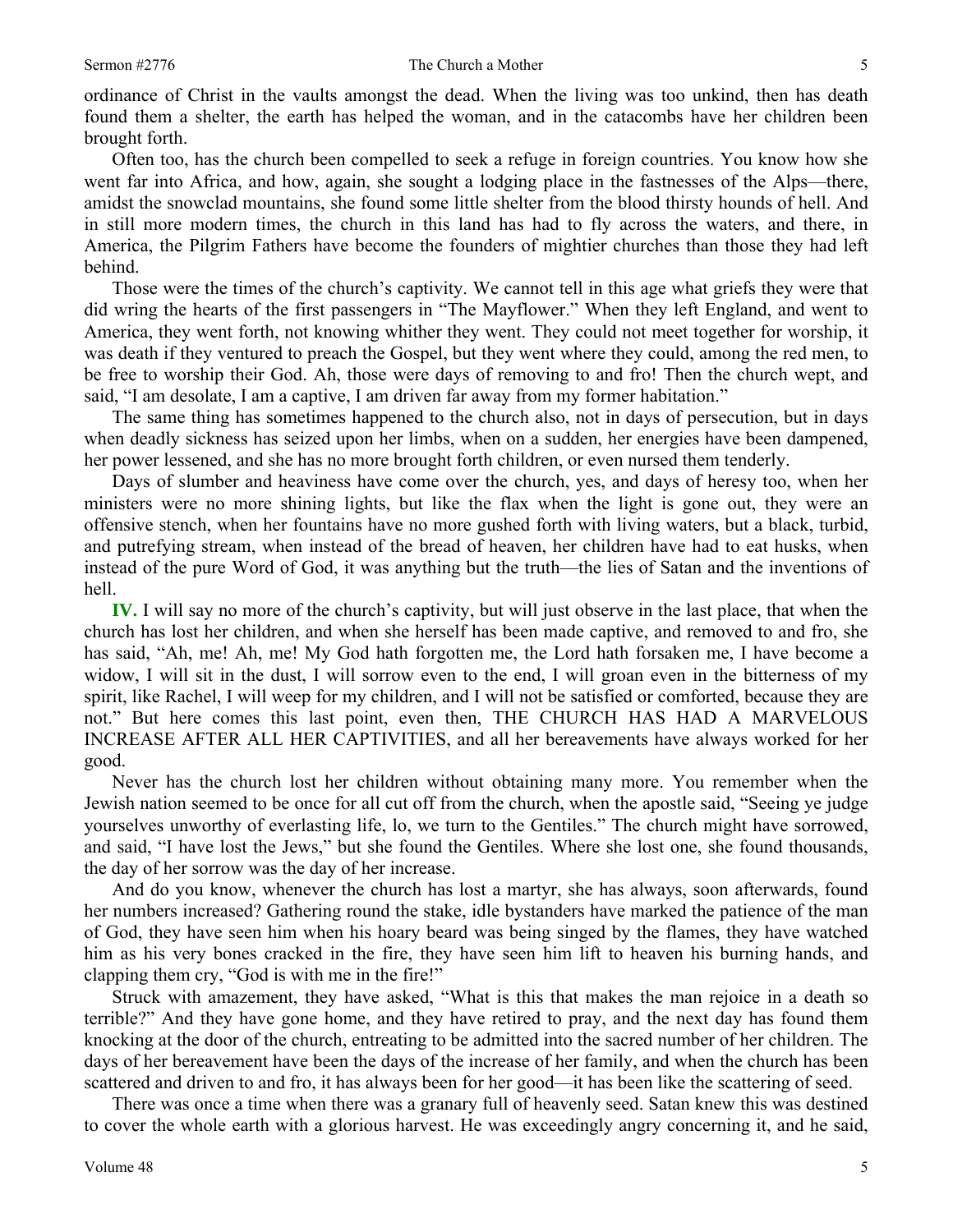"What shall I do to destroy this seed?" so he went down into the dark pit, and brought up a legion of fiends. "Now," said he, "we will burst the granary door open, we will take out that grain, and we will cast it on the waters, we will throw it to the winds of heaven, we will throw it all away, it shall not be kept here to make a harvest on the earth."

So they broke open the door, and scattered the seed. Fool that he was—God was making use of him to sow the fields, and lo! the harvest sprang up, and Satan was still more full of wrath to find that he had outwitted himself, instead of scattering the church, he had increased it. The little handful of corn on the mountain top, when it was planted, grew and shook like Lebanon, and made the fruit of the seed rejoice and flourish like the grass of the earth. Yes, my brethren, you will find, in every instance in the church's history, whenever she has been made captive, or has been bereaved, it has been for her good.

Now, just at this time, we are somewhat desolate, we have lost many of our children, our hearers are compelled to wander hither and thither, instead of listening to the church's voice, while we ourselves are like a captive removing to and fro from one place to another, where we can meet, and we have been apt to say, "This is a very sad thing, and very much to our hurt."

But let us say that no longer—for mark, I take this to be a personal promise, and I think it is a promise to the church, "The children which thou shalt have, after thou hast lost the other, shall say again in thine ears, The place is too strait for me: give place to me that I may dwell. Then shalt thou say in thine heart, Who hath begotten me these, seeing I have lost my children, and am desolate, a captive, and removing to and fro? and who hath brought up these? Behold, I was left alone; these, where had they been?" This shall be the cry of the church.

The first thing which astonishes the church when she opens her eyes after her captivity, is to notice *the number of her children*. She formerly counted her children by the number of their graves, she said they were all dead, but on a sudden, she found others coming round her, and calling her mother, again she saw her house filled, they were thronging about her, and she was astonished to see so great a number. Had there been but one or two, she would have thought they were the residue spared from the hands of the enemy, but she saw the great number, and was astonished.

Now, sometimes, when we think of this church, which God has so greatly enlarged that we number fifteen hundred souls, we are apt to think, "What a number!" It astonishes us. "Ye shall see greater things than these," and you shall find that our removal to another place, and our apparent captivity, shall increase the number of converts, and we shall be astonished as, month by month, they come before the church, and bear witness of what grace has done for them. We shall say, "Who hath begotten me these? Who are these that fly as a cloud, and as doves to their windows?"

It was not merely their number, it was also *their character* that astonished her, for she said, "Who hath begotten me *these?* I do not know them. I have lost my children. These, where had they been? Who hath brought up these?" It is their character, as well as their number, that amazes her. Often, the church finds her converts run in a certain vein, a certain class of persons is brought to know the truth. But when the church removes to and fro, there is another set brought in.

Do you remember what happened once in Exeter Hall? A young man going one Sunday morning, with his skates in his hand, to the Serpentine and passing Exeter Hall, saw a crowd blocking up the path, he said, "What is this? There is something special going on here." He joins the crowd, and the mass behind pushes him in, the minister preaches, and the words go home to that young man's heart, they are quick and powerful—he is brought to know the Savior, and is converted.

Many, who are not accustomed to go to one place, will go to another, many, who would not enter a place consecrated to divine worship, may, nevertheless, step in to another building out of idle curiosity or amusement. This has happened at the Surrey Gardens, and now, when we go to another place, another class, who perhaps has never been to hear the Gospel, will be induced to come in, and we shall say, "Who hath begotten me these? These, where have they been?" I am not a prophet, nor the son of a prophet, but ere long, this will come to pass, we shall see numbers converted to God that will astonish us, and besides that, there will be among them some remarkable sinners and some remarkable saints, and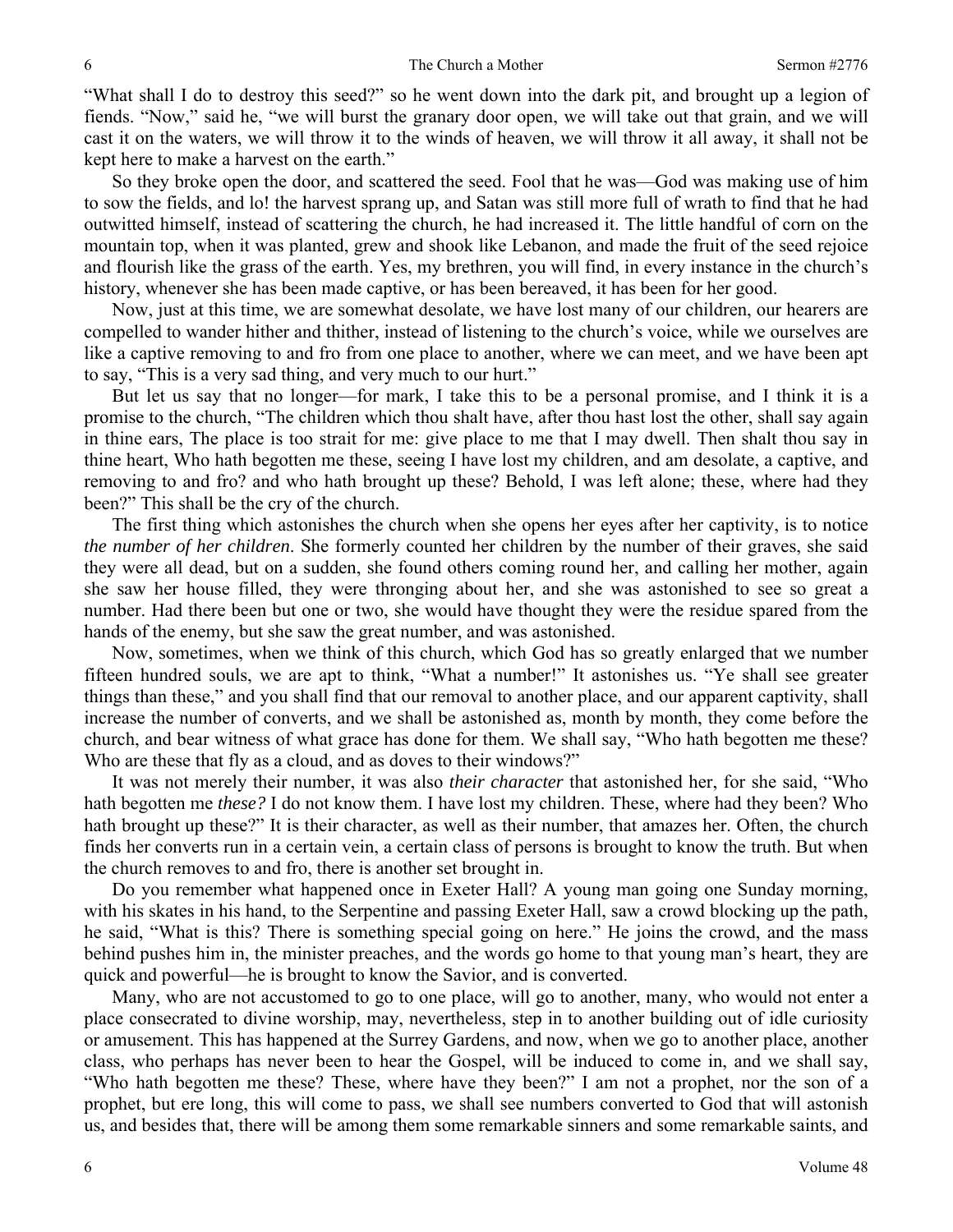when they are added to the church, they will compel us to say, "These, where have they been? Who hath begotten us these?" Then shall you thank God that ever you had to suffer. Then shall the church rejoice that she was bereaved, and that she was removed to and fro.

How do I know this? Well, I know it simply because I know, if I know anything, that this passage has been applied to my heart by the Holy Ghost. It has stuck so to me, and entered so thoroughly into my heart, that I have not been able to get rid of it, but have lived upon it, and have felt the sweetness of it, and if this does not come true, then am I certainly deceived. But let us take care that it does come true, for while we believe the promise, it is ours to be the means, in the hand of God, of fulfilling it.

Dear brothers and sisters, pray more than you have ever done. Wrestle with God in prayer. Plead with Him that this may come true. For though He gives the promise He says, "I will yet for this be inquired of by the house of Israel, to do it for them."

I pledge you this night—I cannot get you each to say, "Yes"—but I pledge you, as a personal favor to your minister, and as an act of kindness to our loving mother the church, as a proof of your affection to your Lord and Master—I pledge you, at the family altar, and in private tonight, and on, till next Christmas day, that we meet together, to plead with God for this particular blessing. Turn to this promise in your Bibles, read the passage at your family altars, and then plead it—"Lord, You have made us to be for a time desolate. We have lost some of our children, now grant that the children which we shall have, after we have lost these others, may cry, 'Make room for us; the place is too strait for us to dwell in.'"

One of our brethren lately said to me, "You surely do not expect to see the Tabernacle crowded down the aisles, do you?" I do indeed, I expect to see it as crowded as ever this chapel has been. [All who are familiar with the history of the Metropolitan Tabernacle know how literally and how blessedly this expectation was realized.] I do think we shall often be moved to say, "Who hath begotten me these?" God's arm is not shortened that He cannot save, neither is His ear heavy that He cannot hear us. We shall go on, and conquer, and never cease. The God who has been with us in the past, will be with us in the future, and as it has been, so shall it be still. God shall still be glorified in the salvation of men.

## **EXPOSITION BY C. H. SPURGEON**

# *2 CHRONICLES 11:1-17 AND 12*

Let us read, for our instruction, part of the story of Rehoboam, the son of Solomon.

**2 Chronicles Chapter 11 Verses 1-4.** *And when Rehoboam was come to Jerusalem, he gathered of the house of Judah and Benjamin an hundred and fourscore thousand chosen men, which were warriors, to fight against Israel, that he might bring the kingdom again to Rehoboam. But the word of the LORD came to Shemaiah, the man of God, saying, Speak unto Rehoboam, the son of Solomon, king of Judah, and to all Israel in Judah and Benjamin, saying, Thus saith the LORD, Ye shall not go up, nor fight against your brethren: return, every man to his house: for this thing is done of me. And they obeyed the words of the LORD, and returned from going against Jeroboam.* 

So far, so good. There was some degree of the fear of God in the minds of men when, at the bidding of a single prophet, a king would disband his troops, and cease from war.

**5-15.** *And Rehoboam dwelt in Jerusalem, and built cities for defense in Judah. He built even Bethlehem, and Etam, and Tekoa, and Bethzur, and Shoco, and Adullam, and Gath, and Mareshah, and Ziph, and Adoraim, and Lachish, and Azekah, and Zorah, and Aijalon, and Hebron, which are in Judah and in Benjamin fenced cities. And he fortified the strong holds, and put captains in them, and store of victual, and of oil and wine. And in every several city he put shields and spears, and made them exceedingly strong, having Judah and Benjamin on his side.* 

*And the priests and the Levites that were in all Israel resorted to him out of all their coasts. For the Levites left their suburbs and their possession, and came to Judah and Jerusalem: for Jeroboam and his*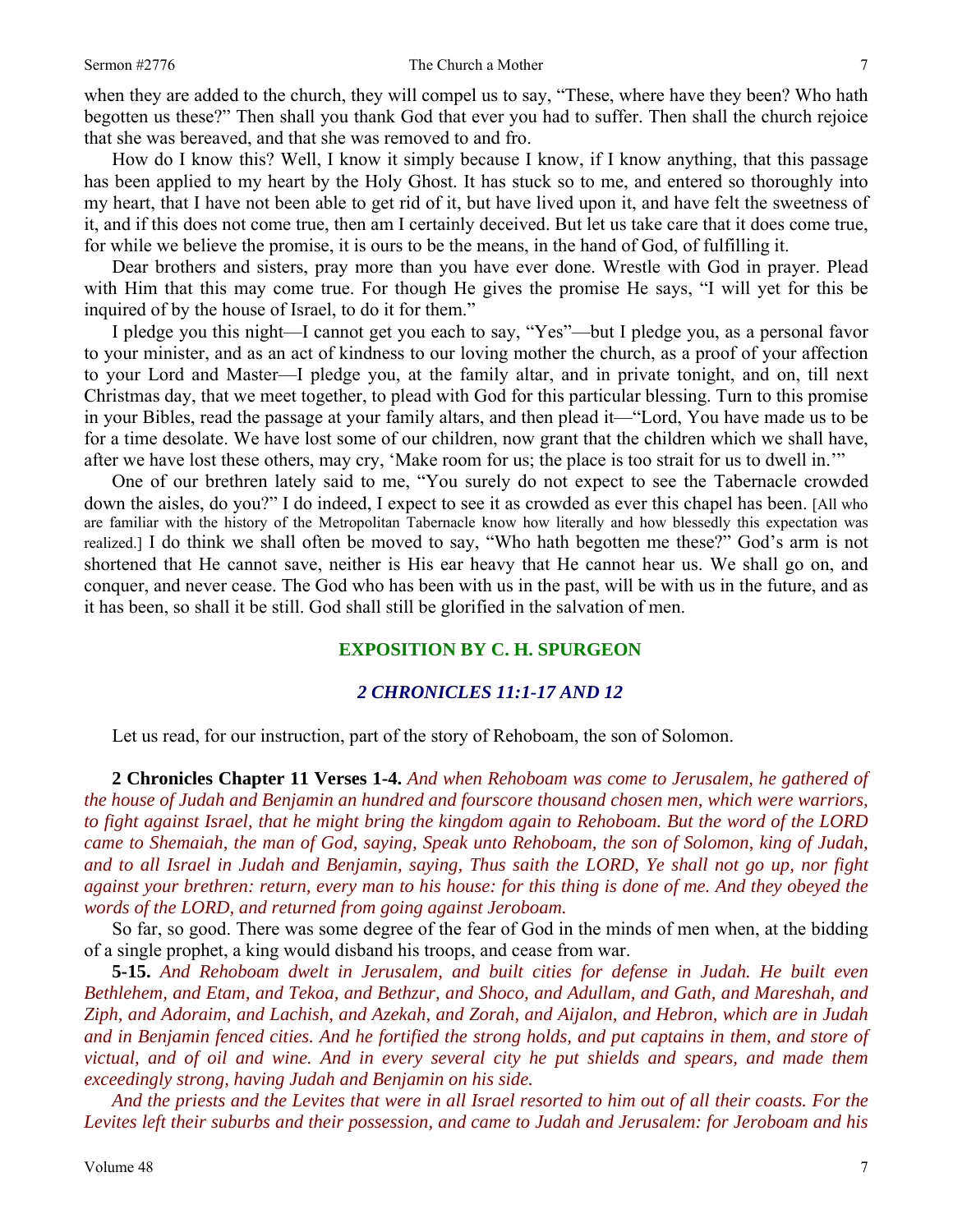*sons had cast them off from executing the priest's office unto the LORD: and he ordained him priests for the high places, and for the devils, and for the calves which he had made.* 

No wonder, therefore, that Rehoboam's kingdom was strengthened by the advent of these men, who were, doubtless, the best men in the whole country, men who feared the Lord—men who knew the law, and who knew how to teach the people what they should do.

**16.** *And after them out of all the tribes of Israel such as set their hearts to seek the LORD God of Israel came to Jerusalem, to sacrifice unto the LORD God of their fathers.* 

"Birds of a feather flock together," so those in Israel who feared the Lord went where their ministers had gone, this movement would bring about an emigration of some of the best of the population, to reside near to the sacred shrine where JEHOVAH was worshipped, and it must have tended still further to the strengthening of Rehoboam's little kingdom.

**17.** *So they strengthened the kingdom of Judah, and made Rehoboam, the son of Solomon strong, three years: for three years they walked in the way of David and Solomon.* 

That was well while it lasted, but alas! it did not continue long.

**2 Chronicles Chapter 12. Verse 1.** *And it came to pass, when Rehoboam had established the kingdom, and had strengthened himself, he forsook the law of the LORD, and all Israel with him.* 

He was not able to endure the perils of prosperity. He forgot the Lord who had caused him to prosper, and in the pride of his heart, he turned aside to idols.

**2.** *And it came to pass, that in the fifth year of king Rehoboam Shishak king of Egypt came up against Jerusalem, because they had transgressed against the LORD,—* 

That was not Shishak's reason for coming up against Jerusalem. He had heard of the riches of Solomon, and doubtless, he came for the sake of the spoil which the palace and the temple would yield to him. But God often overrules, for the accomplishment of His own purposes, the lower motives of men. "I girded thee," said He of Cyrus, "though thou hast not known me." So did He gird Shishak for the chastisement of Israel, though Shishak knew Him not.

**3-4.** *With twelve hundred chariots, and threescore thousand horsemen: and the people were without number that came with him out of Egypt; the Lubims, the Sukkiims, and the Ethiopians. And he took the fenced cities which pertained to Judah, and came to Jerusalem.* 

How vain is man when he boasts in the strength of his fortifications! These fenced cities fell at once, like houses built of cards, before the power of the mighty king of Egypt, and the vast hordes that accompanied him. Rehoboam had spent his strength in making these defenses, but how soon they were proved to be worthless. "Blessed is the man that trusteth in the LORD, and whose hope the LORD is," but "cursed is the man that trusteth in man, and makes flesh his arm, and whose heart departeth from the Lord."

**5-6.** *Then came Shemaiah the prophet to Rehoboam, and to the princes of Judah, that were gathered together to Jerusalem because of Shishak, and said unto them, Thus saith the LORD, Ye have forsaken me, and therefore have I also left you in the hands of Shishak. Whereupon the princes of Israel and the king humbled themselves; and they said, The LORD is righteous.* 

Now, that is the very essence of true humility, the acknowledgment that God is righteous in whatever punishment He brings upon us on account of our sin. It is a very short sentence, but there is a great fullness of meaning in it, "JEHOVAH is righteous."

**7-8.** *And when the LORD saw that they humbled themselves, the word of the LORD came to Shemaiah, saying, They have humbled themselves; therefore I will not destroy them, but I will grant them some deliverance; and my wrath shall not be poured out upon Jerusalem by the hand of Shishak. Nevertheless they shall be his servants; that they may know my service, and the service of the kingdoms of the countries.* 

That is a very instructive expression. I believe that, when God's people go astray from Him, He sometimes allows them to fall into great bondage, in order that they may realize the difference between